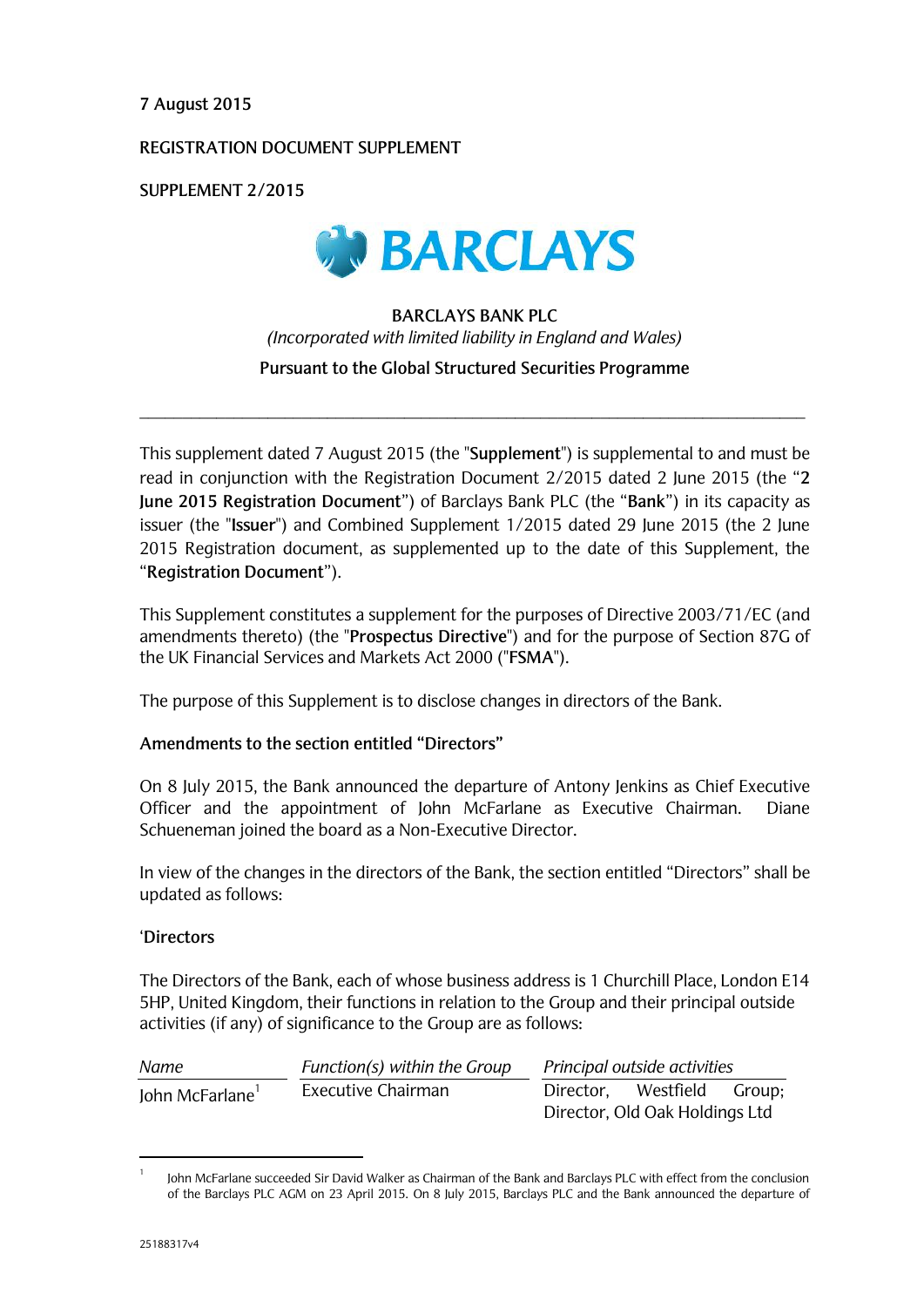| Name                     | Function(s) within the Group                       | Principal outside activities                                                                                                                                                                                                                                                                                                                                                                                                                                      |  |
|--------------------------|----------------------------------------------------|-------------------------------------------------------------------------------------------------------------------------------------------------------------------------------------------------------------------------------------------------------------------------------------------------------------------------------------------------------------------------------------------------------------------------------------------------------------------|--|
| <b>Tushar Morzaria</b>   | <b>Group Finance Director</b>                      |                                                                                                                                                                                                                                                                                                                                                                                                                                                                   |  |
| <b>Tim Breedon CBE</b>   | Non-Executive Director                             | Adviser, Blackstone Group L.P;<br>Chairman, Apax Global Alpha                                                                                                                                                                                                                                                                                                                                                                                                     |  |
| <b>Crawford Gillies</b>  | Non-Executive Director                             | Non-Executive<br>Director<br>Standard Life plc; Non-Executive<br>MITIE Group PLC;<br>Director<br>Chairman, Control Risks Group<br>Limited; Chairman, Scottish<br>Enterprise                                                                                                                                                                                                                                                                                       |  |
| Reuben Jeffery III       | Non-Executive Director                             | Chief<br>Executive<br>Officer,<br>President<br>and<br>Director,<br>Rockefeller<br>& Co., Inc.<br>and<br>Rockefeller Financial<br>Services<br>Member International<br>Inc<br>Advisory Council of the China<br><b>Securities</b><br>Regulatory<br>Commission; Member, Advisory<br>Board of Towerbrook Capital<br>Partners LP; Director, Financial<br>Volunteer<br>Services<br>Corps;<br>International<br>Advisory<br>Committee, J. Rothschild Capital<br>management |  |
| Dambisa Moyo             | Non-Executive Director                             | Non-Executive<br>Director,<br>SABMiller PLC; Non-Executive<br><b>Barrick</b><br>Gold<br>Director,<br>Corporation                                                                                                                                                                                                                                                                                                                                                  |  |
| <b>Sir Michael Rake</b>  | Deputy Chairman and Senior<br>Independent Director | BT<br>Chairman,<br>Group<br>$PLC$ ;<br>Director, McGraw-Hill Financial<br>Inc.                                                                                                                                                                                                                                                                                                                                                                                    |  |
| Diane de Saint<br>Victor | Non-Executive Director                             | General<br>Counsel,<br>Company<br>Secretary and a member of the<br>Group Executive Committee of<br>ABB Limited; Member, Advisory<br>Board of the World Economic<br>Forum's Davos Open Forum                                                                                                                                                                                                                                                                       |  |

Antony Jenkins as Chief Executive Officer and, subject to regulatory approval, the appointment of John McFarlane as Executive Chairman pending the appointment of a new Chief Executive.

<u>.</u>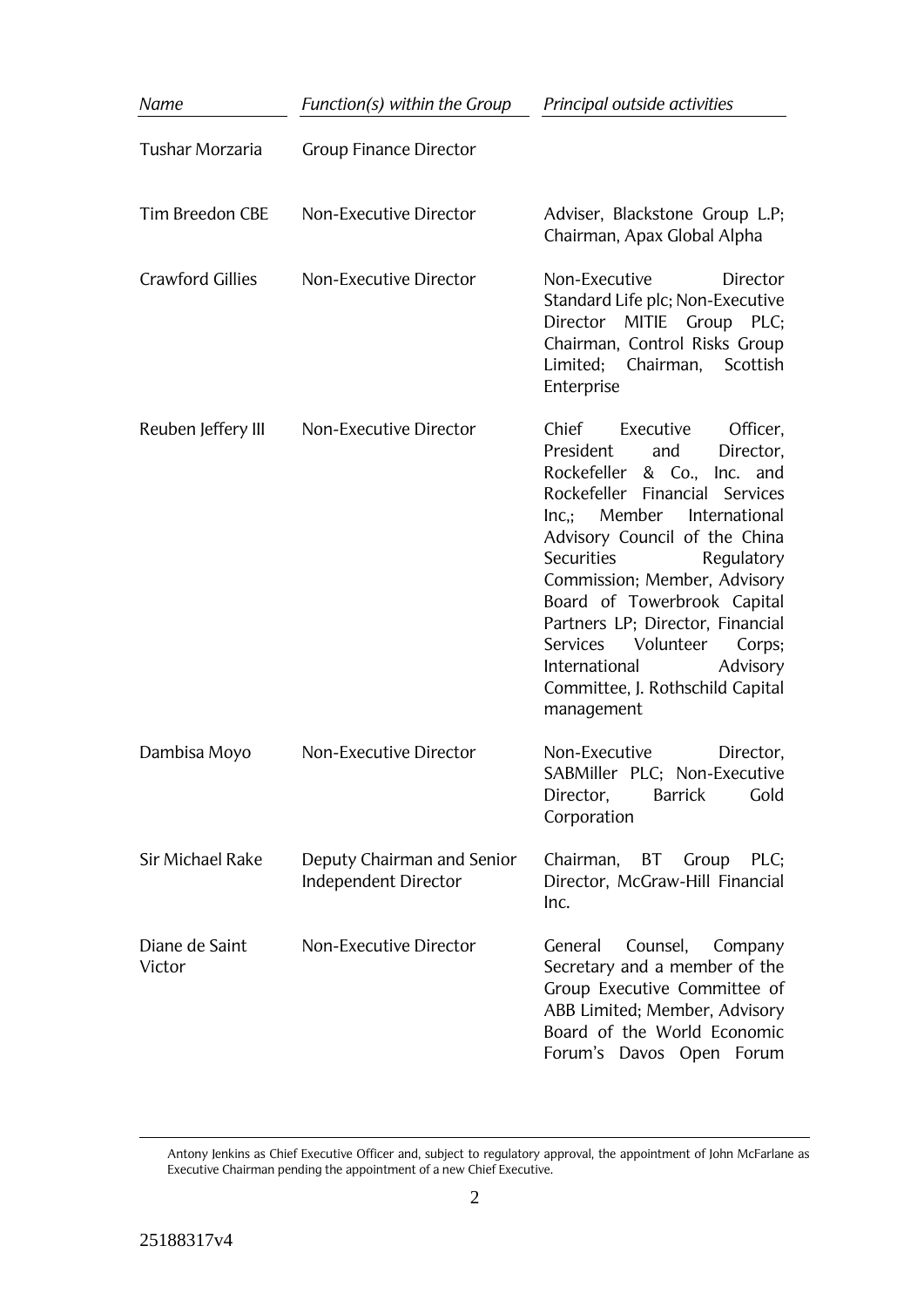| Name                | Function(s) within the Group                                                   | Principal outside activities                                                                                                                                                                                                                                                                                 |  |
|---------------------|--------------------------------------------------------------------------------|--------------------------------------------------------------------------------------------------------------------------------------------------------------------------------------------------------------------------------------------------------------------------------------------------------------|--|
| Frits van Paasschen | Non-Executive Director                                                         |                                                                                                                                                                                                                                                                                                              |  |
| Mike Ashley         | Non-Executive Director                                                         | Member, HM Treasury Audit<br>Committee; Member, Institute<br>of Chartered Accountants in<br>England & Wales' Ethics<br><b>Standards Committee;</b><br>Vice-Chair, European Financial<br>Reporting Advisory Group's<br><b>Technical Expert Group;</b><br>Chairman, Government Internal<br><b>Audit Agency</b> |  |
| Wendy Lucas-Bull    | Non-Executive Director;<br>Chairman of Barclays Africa<br><b>Group Limited</b> | Director, Afrika Tikkun NPC;<br>Director, Peotona Group<br>Holdings (Pty) Limited                                                                                                                                                                                                                            |  |
| Stephen Thieke      | Non-Executive Director                                                         |                                                                                                                                                                                                                                                                                                              |  |
| Diane Schueneman    | Non-Executive Director                                                         | Non-Executive Director, ICAP<br>Plc                                                                                                                                                                                                                                                                          |  |

Barclays Africa Group Limited (BAGL) is majority-owned by the Group and a minority of the voting capital is held by non-controlling third party interests. As such, procedures are in place to manage any potential conflicts of interest arising from Wendy Lucas-Bull's duties as a Non-Executive Director of the Bank and her duties as Chairman of BAGL. Except as stated above in respect of Wendy Lucas-Bull, no potential conflicts of interest exist between any duties to the Bank of the Directors listed above and their private interests or other duties.'

Terms defined in the Registration Document shall, unless the context otherwise requires, have the same meanings when used in this Supplement. This Supplement is supplemental to, and should be read in conjunction with the Registration Document and any other supplements to the Registration Document. To the extent that there is any inconsistency between (a) any statement in this Supplement and (b) any other statement in, or incorporated by reference in the Registration Document, the statements in (a) above shall prevail.

Investors should be aware of their rights under Section 87Q(4) to (6) of the Financial Services and Markets Act 2000. Investors who have agreed to purchase or subscribe for Securities before this Supplement was published have the right, exercisable within two working days after the date on which this Supplement is published, to withdraw their acceptances. Such right shall expire on 12 August 2015. Investors should contact the distributor from which they agreed to purchase or subscribe the Securities in order to exercise their withdrawal rights.